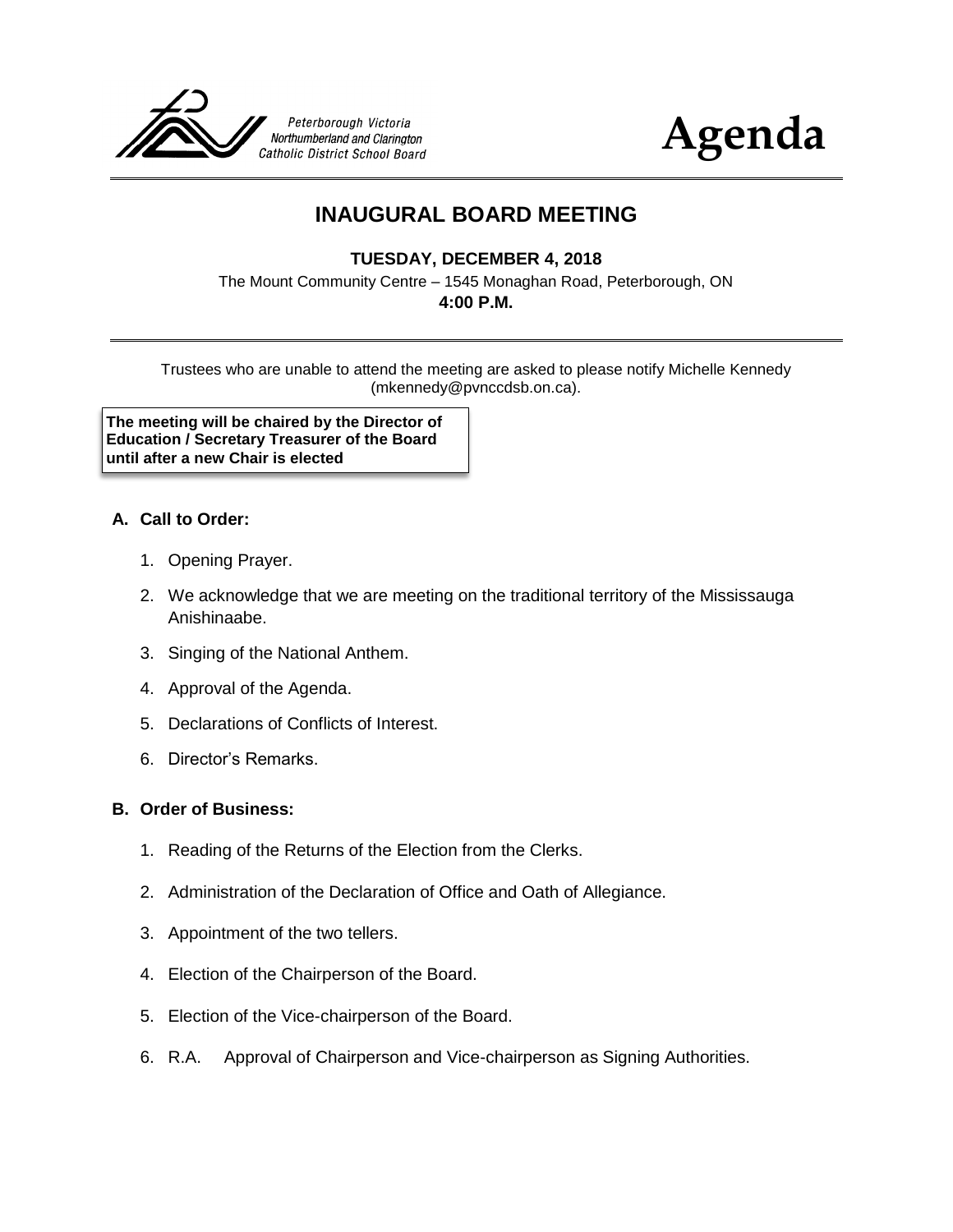- 7. Election of Trustees to Statutory Committees.
	- a. Audit Committee.
	- b. Special Education Advisory Committee.
	- c. Supervised Alternative Learning Committee.
- 8. R.A. Naming of Standing Committees.
- 9. Election of Standing Committee Chairpersons.
	- a. Committee-of-the-Whole.
	- b. Policy Development Committee.
- 10. Election of Board Representation to Various Committees.
	- a. Chairperson's Committee.
	- b. Faith and Equity Committee.
	- c. Catholic Parent Engagement Committee.
	- d. First Nations, Métis and Inuit Advisory Committee.
	- e. French as a Second Language Committee.
	- f. Accessibility for All Committee.
- 11. R.A. Destroying of the Ballots.

#### **C. Future Meetings and Events:**

- 1. Board Standing Committee Meetings: (Listed in chronological order.)
	- a. Chairperson Committee Meeting, December 10, 2018, 4:30 p.m.
	- b. Committee-of-the-Whole Meeting, December 10, 2018, 6:30 p.m.
	- c. Regular Board Meeting, December 18, 2018, 6:30 p.m. (In-camera Session, 6:00 p.m.)
	- d. Policy Development Committee Meeting, February 5, 2019, 6:30 p.m.
- 2. Other Committee Meetings: (Listed in chronological order.)
	- a. First Nation, Métis, and Inuit Advisory Committee, December 11, 2018, 6:30 p.m.
	- b. Student Council Liaison Committee, December 18, 2018, 4:15 p.m.
	- c. STSCO Governance Committee Meeting, January 8, 2019, 3:00 p.m.
	- d. Special Education Advisory Committee, January 17, 2019, 6:30 p.m.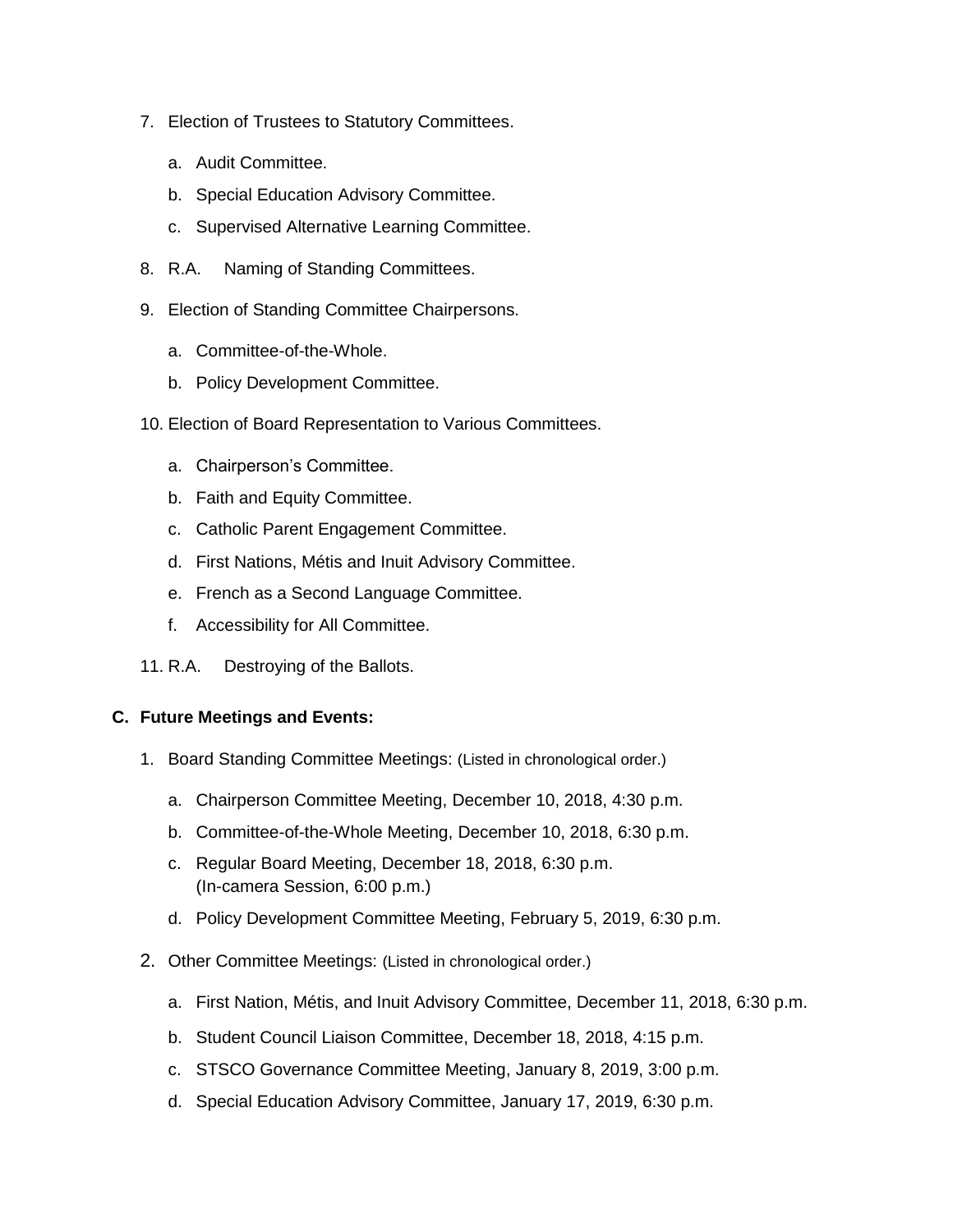- e. Faith and Equity Committee Meeting, January 24, 2019, 6:30 p.m.
- f. Catholic Parent Engagement Committee Meeting, February 4, 2019, 6:30 p.m.
- g. Accessibility for All Committee Meeting, February 7, 2019, 1:15 p.m.
- h. French as a Second Language Advisory Committee Meeting, April 3, 2019, 4:30 p.m.
- i. Audit Committee Meeting TBA
- j. Supervised Alternative Learning Committee Meeting TBA
- 3. Board Events:
	- a. OCSTA Board of Director's Meeting, Toronto, December 7-8, 2018.
	- b. OCSTA Catholic Trustees Seminar, January 19, 2019.
	- c. OCSTA 2018-2019 AGM and Conference, Toronto, April 25-27, 2019.
	- d. Catholic Education Week, May 5-10, 2019.
	- e. Catholic Student Leadership Awards, Holy Cross Catholic Secondary School, May 8, 2019.
	- f. CPEC and Catholic School Council Appreciation Event, May 15, 2019.
	- g. CCSTA 2018-2019 AGM and Conference, Canmore, AB, May 30-June 1, 2019.

## **D. Conclusion**:

- 1. Closing Prayer.
- 2. Adjournment.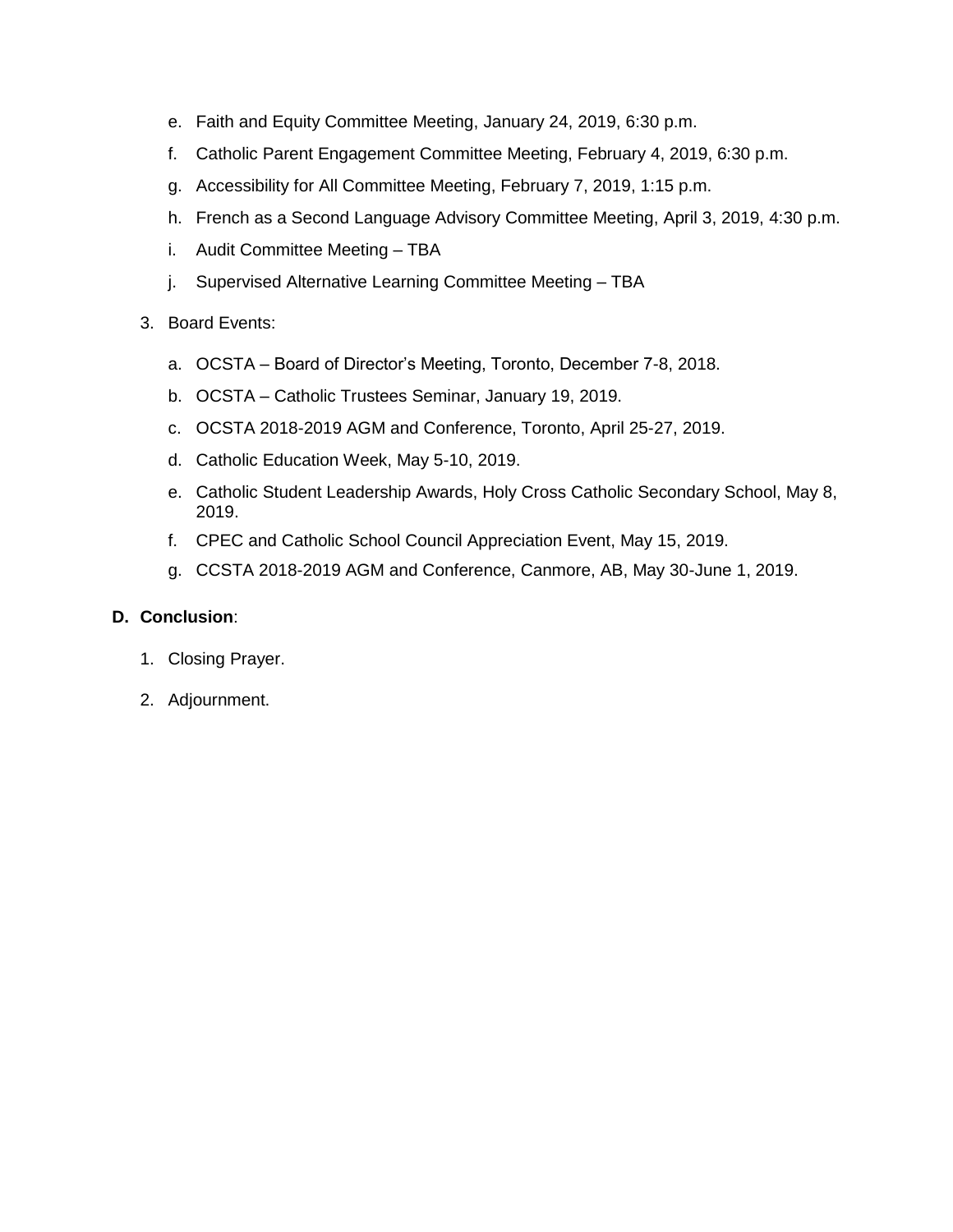**Approval of Chairperson and Vice-chairperson as Signing Authorities.**

**R.A.** that the Chairperson, (name) **R.A. and** and Vice-chairperson, (name) (a) and the state of the approved as  $\frac{1}{2}$ signing authorities for the Board.

.